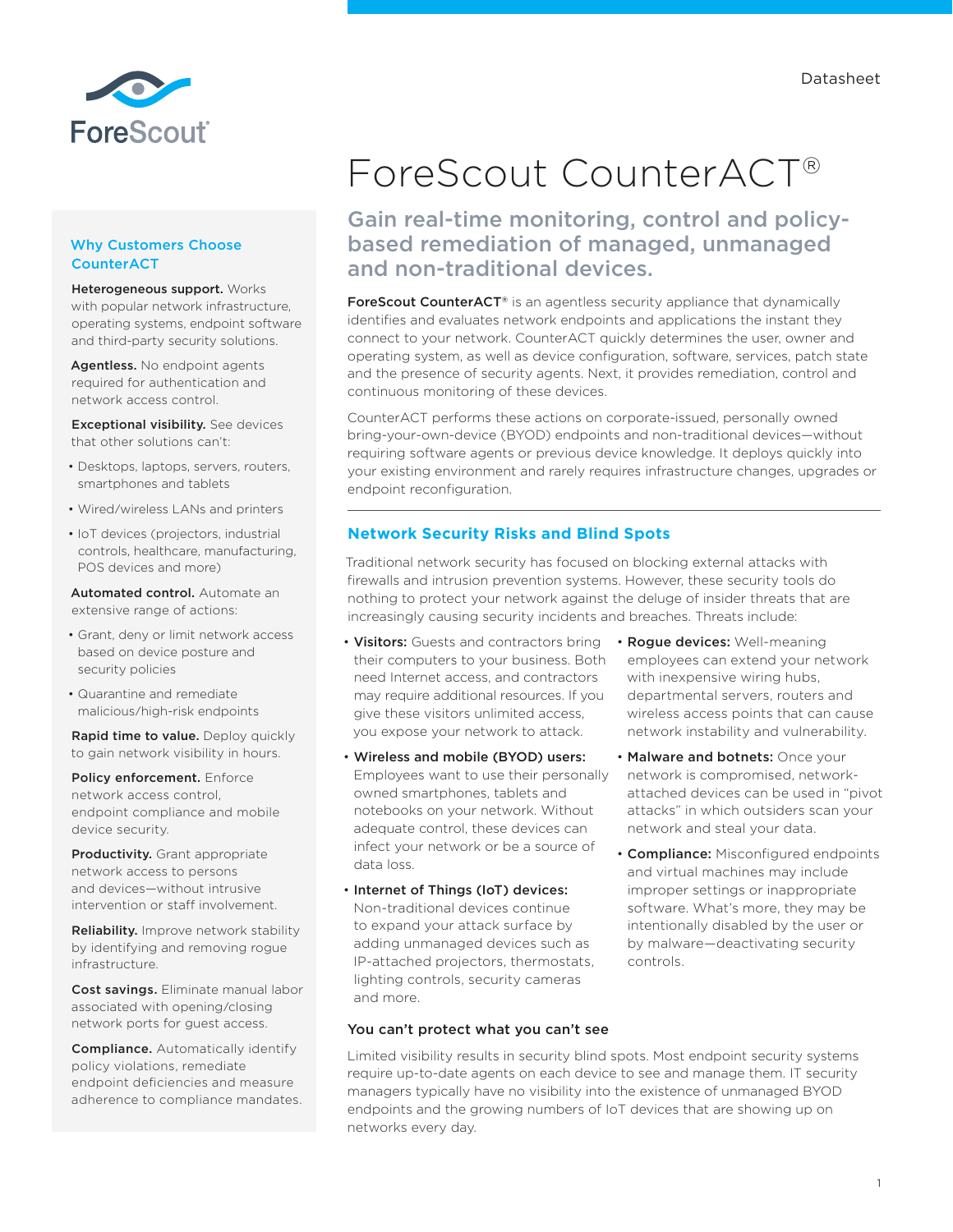## **How ForeScout CounterACT**® **Works**

*ForeScout CounterACT provides the unique ability to see IP-attached networked devices, control them and orchestrate information sharing and operation among disparate security tools. Here's how:*



**See** The CounterACT appliance deploys out of band on your network. From there, it continuously monitors network traffic and integrates with your networking infrastructure to identify devices as soon as they access the network. CounterACT has a unique ability to see a vast array of IP-attached endpoints, users and applications. In fact, CounterACT's sophisticated technologies discover devices that are invisible to competitive products.

CounterACT doesn't stop there. Next, it accurately classifies endpoints on your network through passive and active interrogation techniques. CounterACT can identify the device type, location, user, and whether the device is a member of your domain, as well as other basic information. It also obtains detailed information about the security posture of the device by using administrative credentials to query corporate-owned devices.



**Figure 1:** ForeScout CounterACT provides both high-level and detailed information about devices on your network.

**Control.** Once CounterACT discovers a security problem on an endpoint, its sophisticated policy manager can automatically execute a range of responses depending on the severity of the problem. Minor violations might result in a warning message sent to the enduser. Employees and contractors who bring their own devices can be redirected to an automated onboarding portal. Serious violations could result in actions such as blocking or quarantining the device, reinstallation of a security agent, re-starting of an agent or process, triggering the endpoint to fetch an operating system patch, or performing other remediation actions.

#### Analysts, Customers and Partners Choose CounterACT

- ForeScout has been named a Leader in the Gartner Network Access Control Magic Quadrant\*\* for its ability to execute and completeness of vision (four consecutive reports)
- SC Magazine Best NAC Solution, June 2015
- SC Magazine Best Buy, October 2014

# **"**

We needed a NAC solution that was fast to deploy, without risk of business interruption. In addition, it needed to support our mixed Aruba® and Cisco® IT infrastructure. ForeScout CounterACT offered us all of this and much more—including impressive integration capabilities with our existing FireEye® and ArcSight® security tools. This is why we call CounterACT the 'Swiss Army knife' of our information security department, as it facilitates multiple, automated security checks and compliance controls in the most efficient way.

**— Ali Kutluhan Aktaş, Head of Information Security/Risk Management at KKB**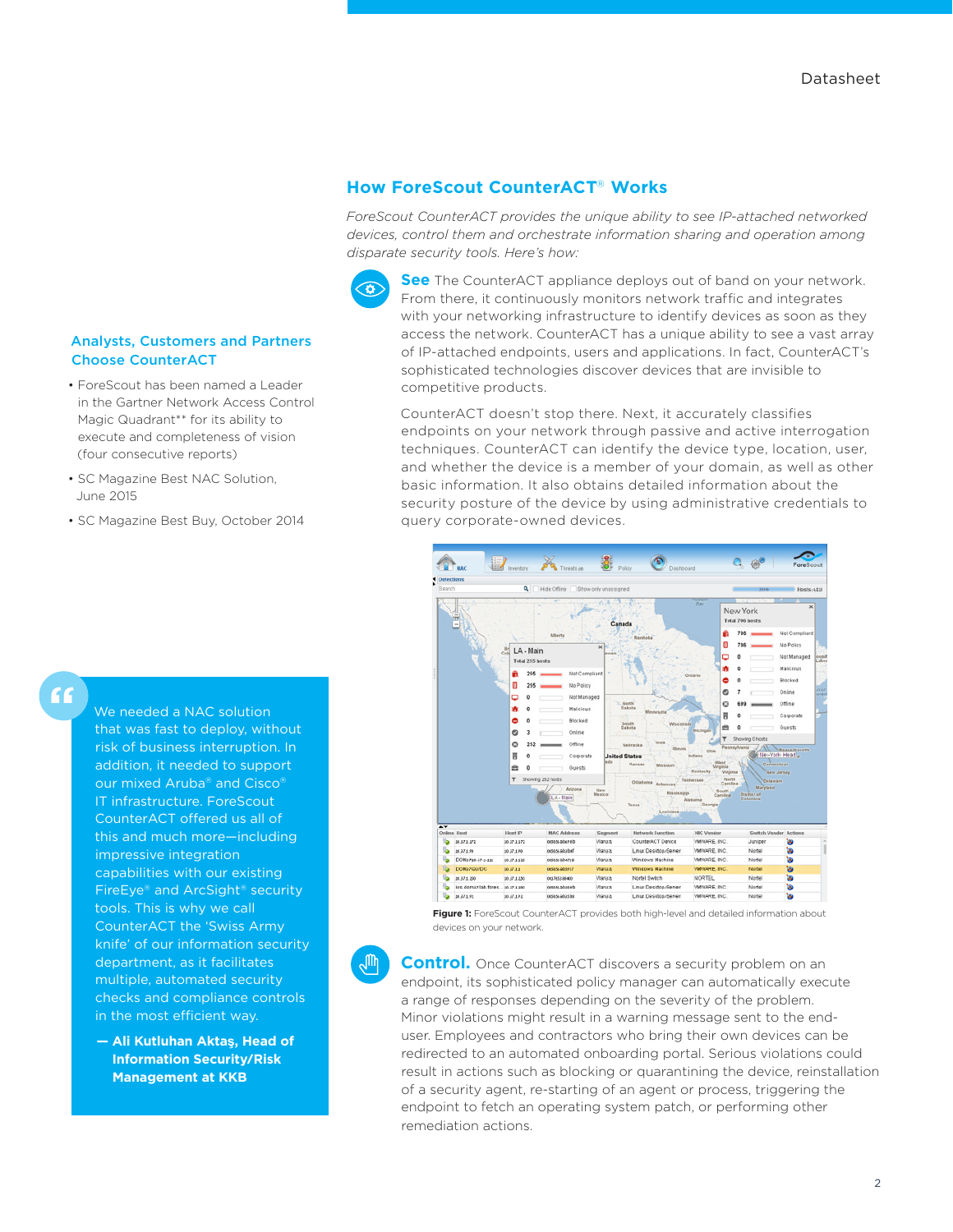#### The Value of ControlFabric **Architecture**

ControlFabric Architecture is the glue that bonds ForeScout CounterACT capabilities with those of third-party network, security, mobility and IT management products. It tears down security management silos to:

- Unify system-wide security management
- Achieve greater operational efficiencies
- Accelerate threat response
- Boost your security return on investment
- Greatly improve your network security and compliance posture



**Figure 2:** ForeScout CounterACT handles the full spectrum of control actions.

**Orchestrate.** CounterACT leverages the ForeScout ControlFabric<sup>®</sup> [Architecture](http://www.forescout.com/product/controlfabric-architecture/) to orchestrate information sharing and operation among the security and system management tools you already own. ControlFabric Architecture allows you to achieve this through custom integrations or plug-and-play software modules. Co-developed with ForeScout Technology Partners, ForeScout Base and Extended Modules bring the power of CounterACT to more than 70 leading network, security, mobility and IT management products<sup>\*</sup> to:

- Share contextual insight with IT security and management systems
- Automate common workflows, IT tasks and security processes across systems
- Accelerate system-wide response to quickly mitigate risks and data breaches

# **Features**

#### General

Out-of-band deployment: Deploys out of band on your network without adding latency or a potential network failure point.

Visibility: The Asset Inventory feature provides real-time, multi-dimensional network visibility and control, allowing you to track and control users, applications, processes, ports, external devices and more (see Figure 1).

Open interoperability: CounterACT works with popular switches, routers, VPNs, firewalls, endpoints, operating systems (Windows®, Linux, iOS, OS X and Android), patch management systems, antivirus systems, directories and ticketing systems—without infrastructure changes or equipment upgrades.

Reporting: A fully integrated reporting engine helps you monitor your level of policy compliance, fulfill regulatory audit requirements and produce real-time inventory reports.

**Scalability: Proven in customer** networks exceeding 1,000,000 endpoints. CounterACT appliances are available in a variety of sizes.

Certifications: CounterACT is militarygrade with the following certifications:

•USMC Authority to Operate (ATO)

- •U.S. Army CoN (Certificate of Networthiness)
- •UC APL (Unified Capabilities Approved Product List)
- •Common Criteria Evaluation Assurance Level (EAL) L4+

Non-disruptive: Deploy without impacting users or devices. When you want to move forward with automated control, you can do so gradually, starting with the most problematic locations and choosing appropriate enforcement actions.

Policy management: Create security policies that are right for your enterprise. Configuration and administration are fast and easy thanks to built-in policy templates, rules and reports.

#### ControlFabric Architecture:

[ControlFabric® Architecture](http://www.forescout.com/product/controlfabric-architecture/) offers extensive [third-party vendor](http://www.forescout.com/partner_programs/technology-partners/)  [interoperability](http://www.forescout.com/partner_programs/technology-partners/) and an open integration architecture.